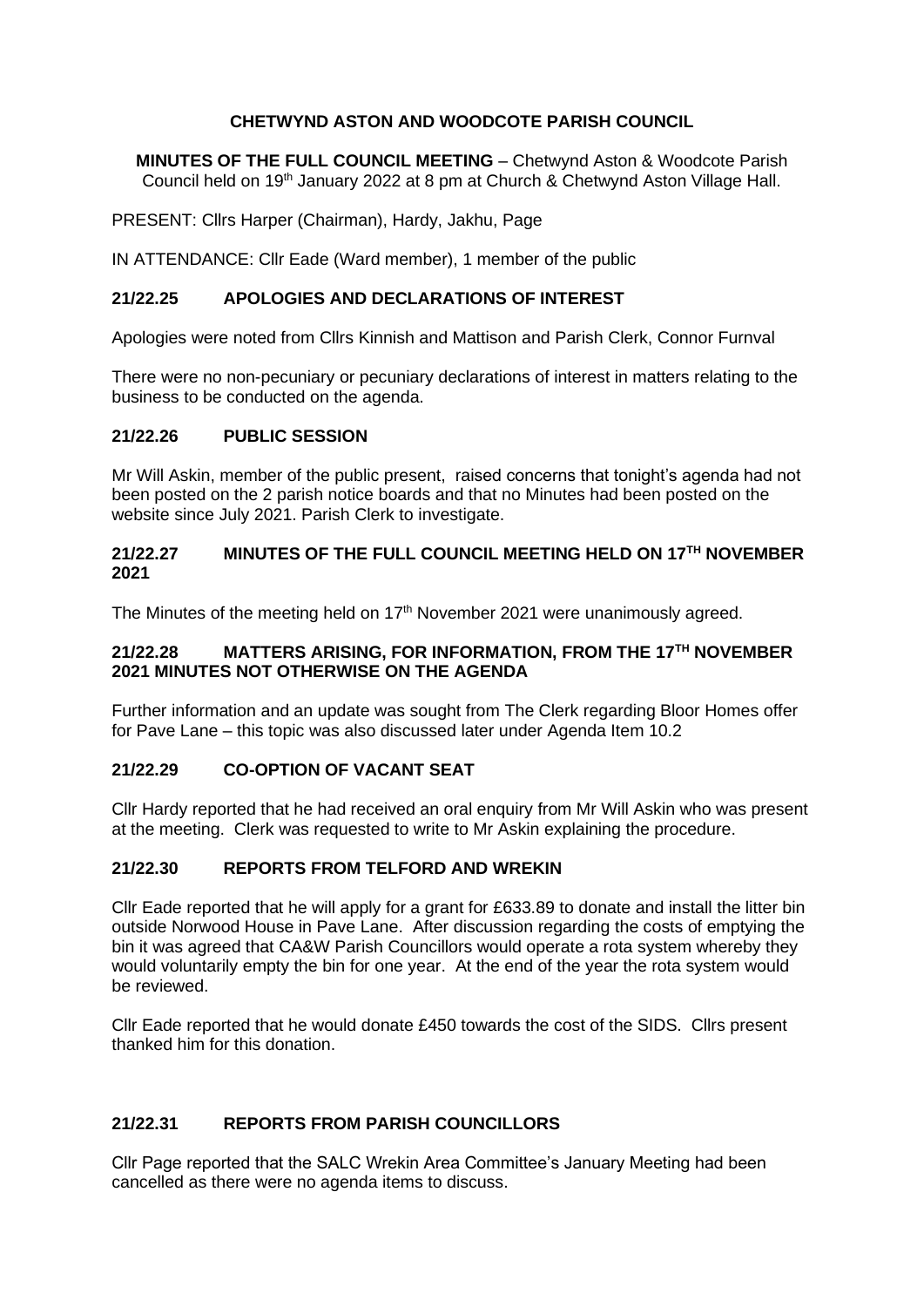Cllr Page reported on the C&CAVH: Flicks in the Sticks January film would be postponed due to ongoing Covid. C&CAVH would be used as a venue for the Queen's Jubilee Celebrations on Sunday  $5<sup>th</sup>$  June 2022 from 10.30 am to 5 pm. A variety of events were planned to take place both inside and outside the hall. Church Aston Parish Council (CAPC) would also be planting 7 trees in the children's play park and renaming this facility as the Queen's Park. CAPC had budgeted £750 for the event but would be applying to T & W for a grant up to a maximum of £2,000 and would be interested in working with CA&WPC on this event. Cllrs agreed that they wished to work with CAPC on this event and requested the Clerk to liaise with CAPC Clerk.

# **21/22.32 FINANCIAL REPORTS**

8.1 To approve the reconciliation of banking statements - The Council unanimously approved the Bank Reconciliation and Cllrs Harper and Hardy signed said document. However Clerk requested to check and confirm that the following payments have been received:

Payment of £800 from NRS for 2021 for their contribution towards the Planters Project Cllr Eade's donation of £830 for a  $5<sup>th</sup>$  planter

8.2 To approve the list of payments – The payments made since the last meeting and payments still to be made were authorised and Cllrs Harper and Hardy signed the Payments Report.

8.3 To review and approve the precept and budget for 2022-23 financial year - The Council reviewed the budget report and asked for an explanation of the income of £1,000 described as an anticipated grant from T & W. Clerk to report back.

The Council also asked why the anticipated contribution of £10,000 from Bloor Homes was not listed. Clerk to report back

Using information provided in the Budget Report regarding Receipts and Payments, discussion took place regarding the proposed precept for 2022/23. It was unanimously RESOLVED that there would be no increase in the precept for 2022/23 as households were experiencing cost of living increases in many other areas of their household budgets.

# **21/22.33 CORRESPONDENCE**

9.1 Boundary Review – Cllr Eade reported that the final set of Draft Proposals were out for consultation.

9.2 Community Speedwatch Scheme – An email had been received from local police regarding the Community Speedwatch scheme and the requirement for six named volunteers if CA&WPC wanted to proceed with this. Cllr Harper had identified 3 willing volunteers but a further 3 would be needed. It was proposed that a message should be put on Facebook explaining the scheme and asking for volunteers. Clerk to action and also to respond to email that CA&WPC wish to engage with this scheme.

# **21/22.34 PLANNING**

10.1 To consider any applications and to note those refused/approved since last meeting –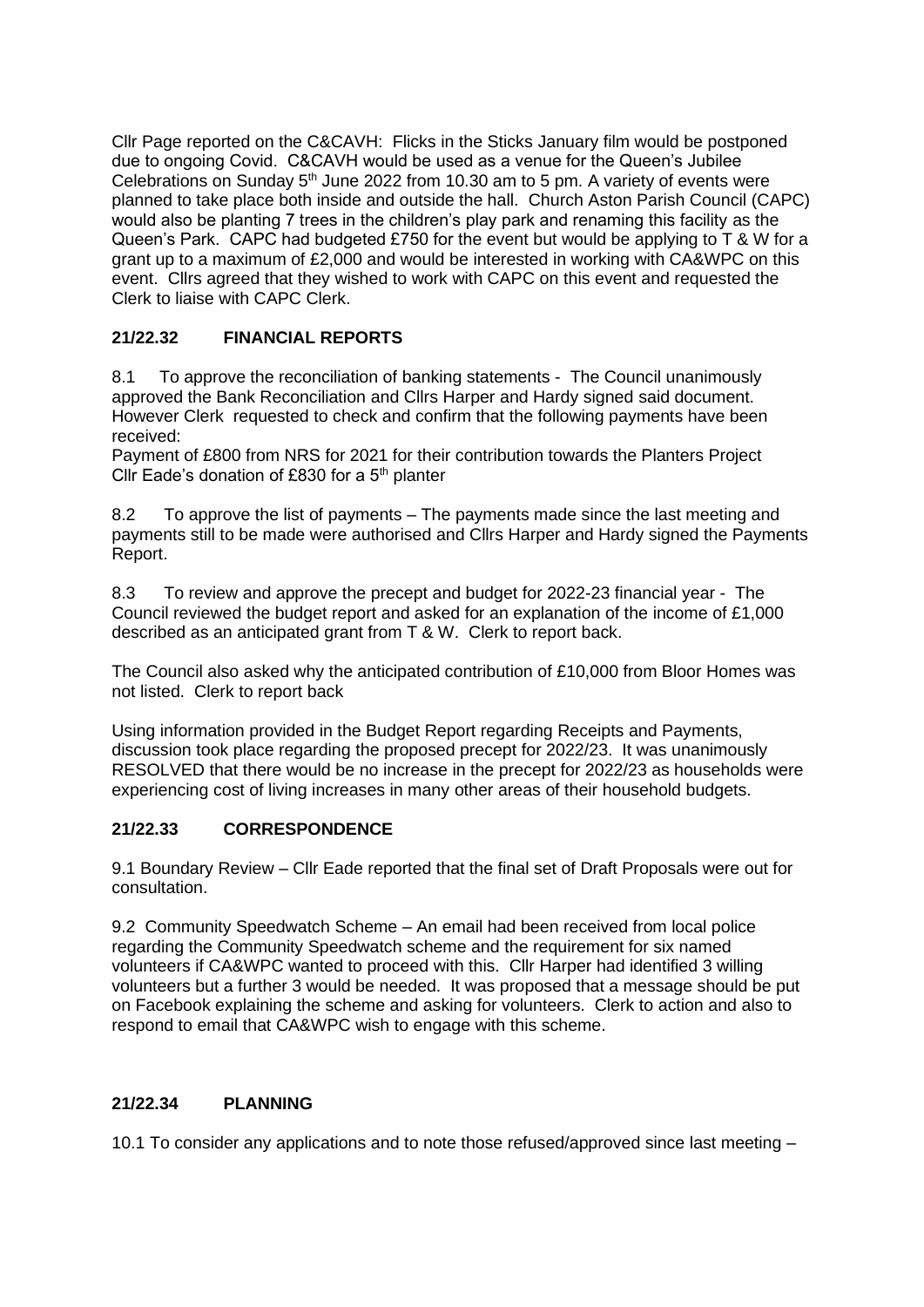Planning Application TWC/2022/0030 – Coach House, Woodcote, Newport, Shropshire – repointing and replacement of spalled and damaged bricks to all exterior elevations where necessary. Council proposed 'No Comment' on this application.

10.2 To receive any updates relevant to the Station Road Housing proposals

Cllr Eade reported that the proposed meeting with the new Highways Engineer to consider proposed road safety schemes and their costs would be arranged. This information could inform future discussions with Bloor Homes.

Cllr Eade also reported that the T & W Planning Committee would be considering the Bloor Homes development at their meeting on Wednesday 26<sup>th</sup> January at 6 pm at The Telford International Centre. Council agreed that a Council member would register to attend this meeting. The representation from the CA&WPC would be that the development would increase the speed and volume of traffic along Pave Lane. Clerk to register CA&W parish councillor to attend and speak at this meeting.

## **21/22.35 PAVE LANE WEIGHT RESTRICTIONS AND ROAD TRAFFIC REGULATIONS**

It was confirmed that the tree obscuring the weight limit sign on Station Road had not been cut back. Cllr Eade reported that he was arranging a meeting with Highways and he would raise this issue.

Cllr Harper reported that Banks's Tractors and Hill Coaches were still using Pave Lane despite the weight limit signs being in place. It was also noted that some independent lorry drivers collecting from Woodcote Quarry were also using Pave Lane.

# **21/22.36 PLANTING SCHEMES**

Cllr Page reported that the winter bedding provided by Bloomsbury Nursery had been planted by Needes Landscaping and was looking good. Also reported that Needes Landscaping would collect and install the new planter – planter No 5 – and he had been asked to provide a quotation for same. Clerk was awaiting written permission from Highways and would then order the planter.

Clerk had informed Council that a meeting was being sought with CAPC clerk to discuss collaboration between CAPC, CA&WPC and Lilleshall PC so that plants and watering costs could be kept as low as possible.

# **21/22.37 SPEED INDICATION DEVICES (SIDS) SCHEME**

Clerk reported that the SIDs conversion had been completed and Morelocks were booking a date in their diary for the installation. Clerk was arranging a meeting on site with Highways to get the necessary permission but he does not envisage any problem.

# **21/22.38 ARMED FORCES COVENANT**

Clerk provided information on the covenant which is a statement of an organisation's commitment to respect those who have served and serve, regular or reserve and to welcome them into their community. It was unanimously agreed that the Council would sign the covenant and asked the Clerk to make the necessary arrangements.